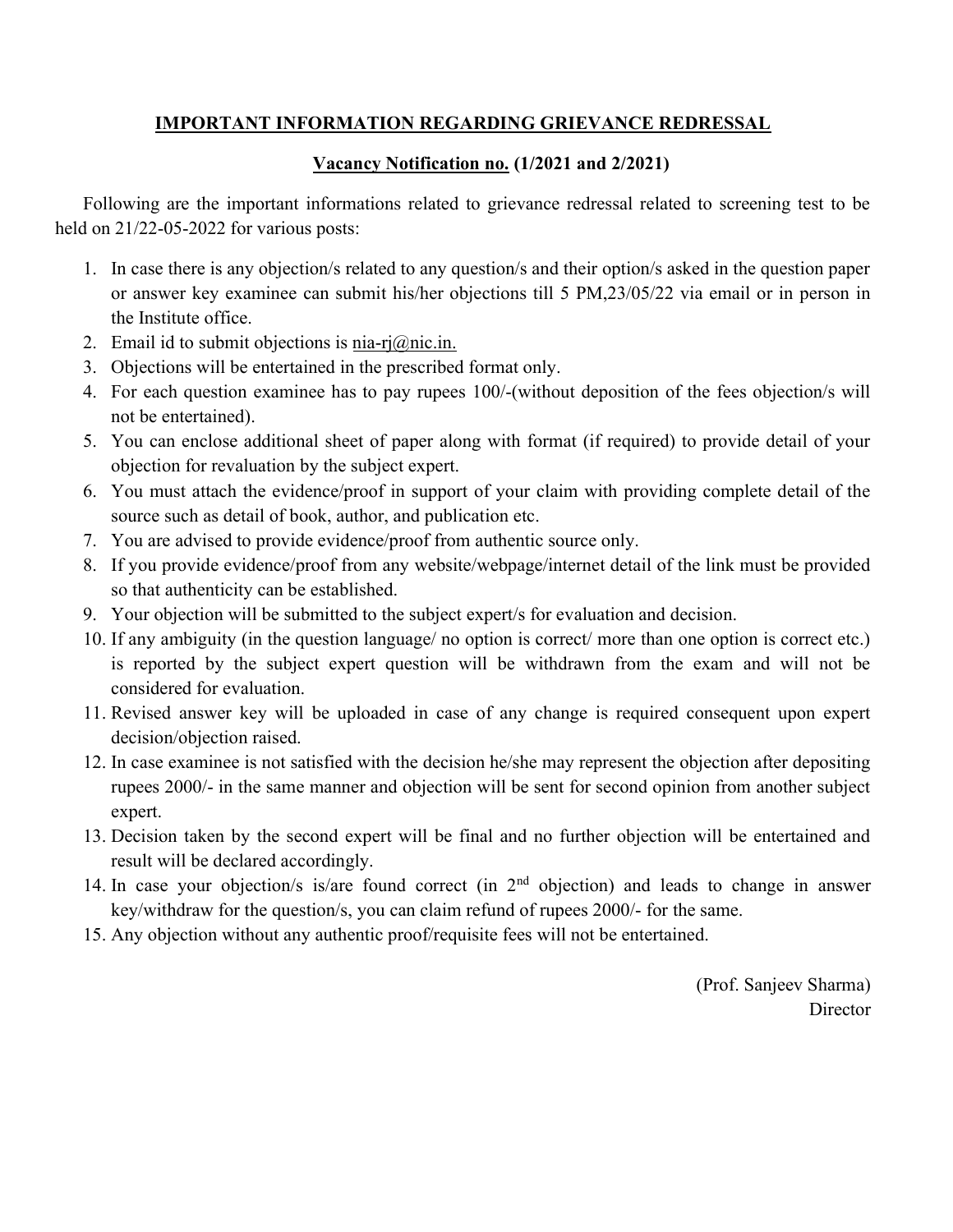### शिकायत निवारण के संबध में महत्वपूर्ण सूचना

#### रिक्ति अधिसूचना संख्या

दिनांक 21-5-2022 एवं 22-5-2022 को होने वाले स्कीनिंग टेस्ट से संबंधित शिकायत निवारण सम्बन्धी महत्त्वपूर्ण जानकारी निम्न अनुसार है:–

- 1. यदि परीक्षा में पूछे गए किसी प्रश्नपत्रों उनके विकल्प/विकल्पों या उत्तर कुंजी से संबंधित कोई आपत्ति है तो परीक्षा समाप्त होने के बाद दिनांक 23–5–2022 सायः 5 बजे तक ईमेल के माध्यम से या व्यक्तिगत रूप से संस्थान कार्यालय में अपनी आपत्तियां प्रस्तुत कर सकते है।
- आपत्ति दर्ज कराने के लिए ईमेल आईडी nia-rj@nic.in. है।  $2.$
- निर्धारित प्रारूप में ही आपत्तियों पर विचार किया जाएगा। 3
- प्रत्येक प्रश्न के लिए परीक्षार्थी को 100 रूपये का भुगतान करना होगा (शुल्क जमा किए बिना आपत्तियों पर विचार नहीं किया  $\overline{4}$ जाएगा)।
- आप अपनी आपत्ति का विवरण (यदि आवश्यक हो) तो निर्धारित प्रारूप के साथ कागज की अतिरिक्त शीट संलग्न करके भी दे 5. सकते है जिससें विषय विशेषज्ञ दवारा आपकी आपत्ति / आपत्तियों पर सम्यक रूप से विचार किया जा सके।
- आपको अपने दावे के समर्थन में साक्ष्य / प्रमाण स्त्रोत का पूरा विवरण जैसे पुस्तक, लेखक और प्रकाशन आदि देते हुये 6. साक्ष्य / प्रमाण संलग्न करना होगा। जिससे साक्ष्य / प्रमाण की वैधता निर्धारित की जा सके।
- आपको सलाह दी जाती है कि आप केवल प्रमाणिक स्त्रोत से साक्ष्य / प्रमाण प्रदान करें। 7.
- यदि आप किसी वेबसाइट/बेवपेज/इंटरनेट से साक्ष्य/प्रमाण प्रदान करते हैं तो लिंक का विवरण प्रदान किया जाना अनिवार्य है 8 ताकि साक्ष्य / प्रमाण की प्रमाणिता स्थापित की जा सके।
- मुल्यांकन और निर्णय के लिए आपकी आपत्ति विषय विशेषज्ञ / विषेशज्ञों को प्रस्तुत की जाएगी। 9
- 10. यदि विषय विशेषज्ञ द्वारा किसी अस्पष्टता (प्रश्न की भाषा में कोई विकल्प सही नहीं है/एक से अधिक विकल्प सही है आदि) की सूचना दी जाती है तो उस प्रश्न/प्रश्नों को परीक्षा से हटा लिया जाएगा और मूल्यांकन के लिए विचार नहीं किया जाएगा।
- 11. विशेषज्ञ के निर्णय के फलस्वरूप किसी भी परिवर्तन की आवश्यकता होने पर संशोधित उत्तर कुंजी संस्थान की वेबसाइट पर अपलोड की जाएगी।
- 12. यदि परीक्षार्थी निर्णय से संतुष्ट नहीं है तो वह पुनः 2000 रूपये जमा करने के बाद आपत्ति प्रस्तुत कर सकता है जिसे किसी अन्य विषय विशेषज्ञ के पास निर्णय के लिए प्रस्तुत किया जाएगा।
- 13. दवितीय विशेषज्ञ दवारा लिया गया निर्णय अंतिम होगा और आगे किसी भी आपत्ति पर विचार नहीं किया जाएगा और तदनुसार परिणाम घोषित किया जाएगाा।
- 14. यदि दूसरी बार आपकी आपत्ति सही पाई जाती है और उत्तर कुंजी में परिवर्तन होता है प्रश्न वापस ले लिया जाता है, तो आप 2000 रूपये की वापसी का दावा कर सकते है।
- 15. बिना किसी प्रमाणिक प्रमाण / अपेक्षित शुल्क के किसी भी आपत्ति पर विचार नहीं किया जाएगा।

(प्रो. संजीव शर्मा) निदेशक